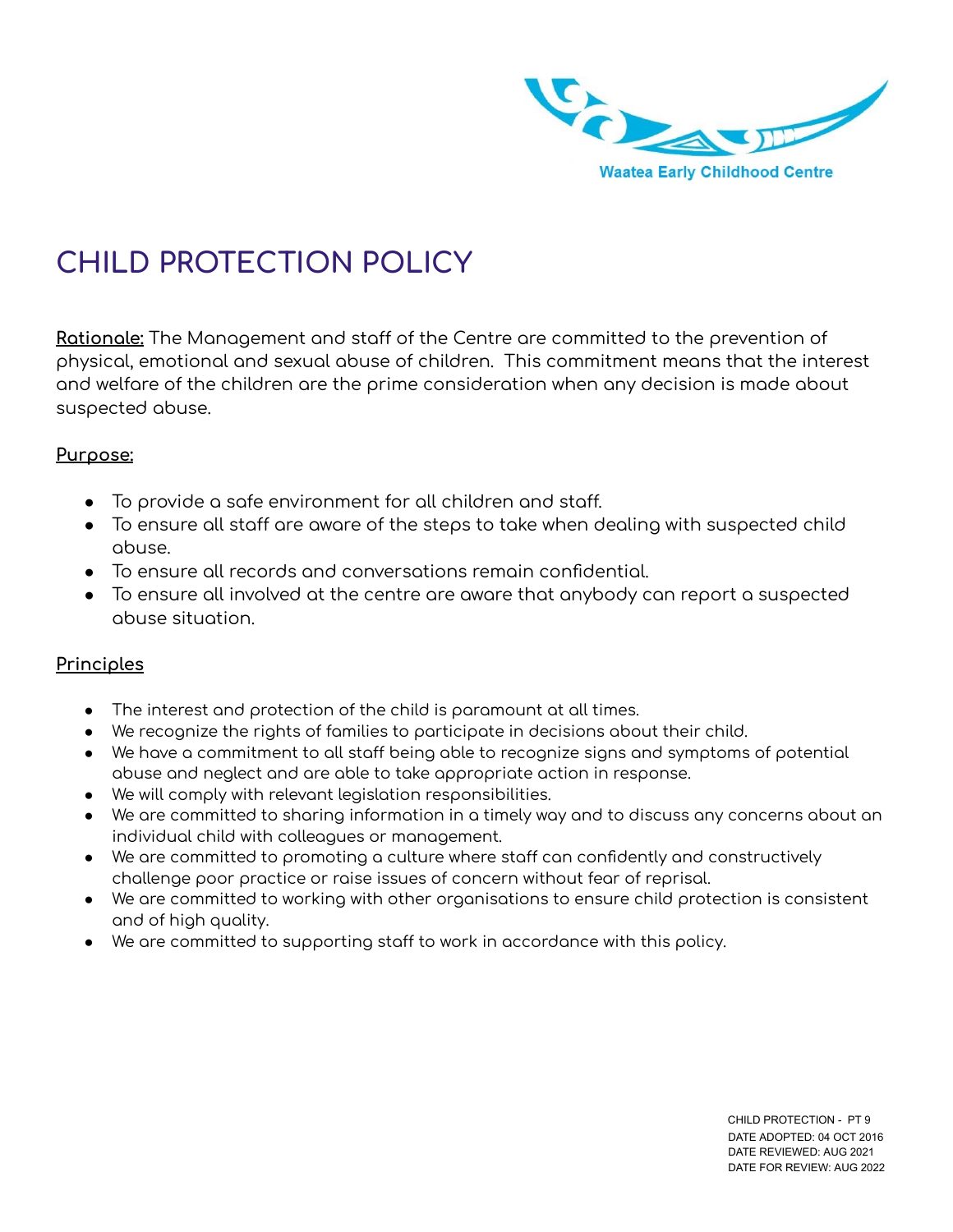# **Definition**

- Abuse the harming (whether physically, emotionally or sexually) ill-treated, neglected, deprivation of any child.
- Closed space: any area where another adult has restricted visual access from the outside.
- Children's Worker: people who work with children, or have contact with children as part of their role

# **PROCEDURES**

# **Prevention of Child Abuse**

#### **Responsibility of Management**

- The manager/supervisor will undertake to implement the requirements of **Education (Early Childhood Services) Regulations 2008 page 56 and 57** as set out in Appendix B to ensure children are protected from ill-treatment and their health and safety is maintained.
- The manager/supervisor will undertake to implement the requirements of **The Vulnerable Children Act 2014** to ensure all employees, contractors and people undertaking paid work in the Centre undergo a safety check process.
- The manager/supervisor will undertake to implement the requirements of **The Privacy Act 2020 and the Children, Young Persons and their Families Act 1993** to keep children safe when abuse or suspected abuse is reported or investigated.

#### **Staff selection**

- The centre will employ staff only after an interview and thorough checking on the applicant's work history. This will include completing the Children's Worker Safety Check (CWS Check) set out in Appendix C.
- All employees, including contractors, will have been passed through the Police Vet Check Process.
- All staff not holding a current Education Council New Zealand (EDUCANZ) Registered Teacher Practising Certificate will have a CWS check every 3 years.
- Management will ensure when selecting staff that they have the skills and attributes to ensure children's safety.
- When employing temporary or casual staff, the applicant's referees will be contacted prior to employment.
- All staff, including volunteers, will be required to read and abide by the Child Protection Policy.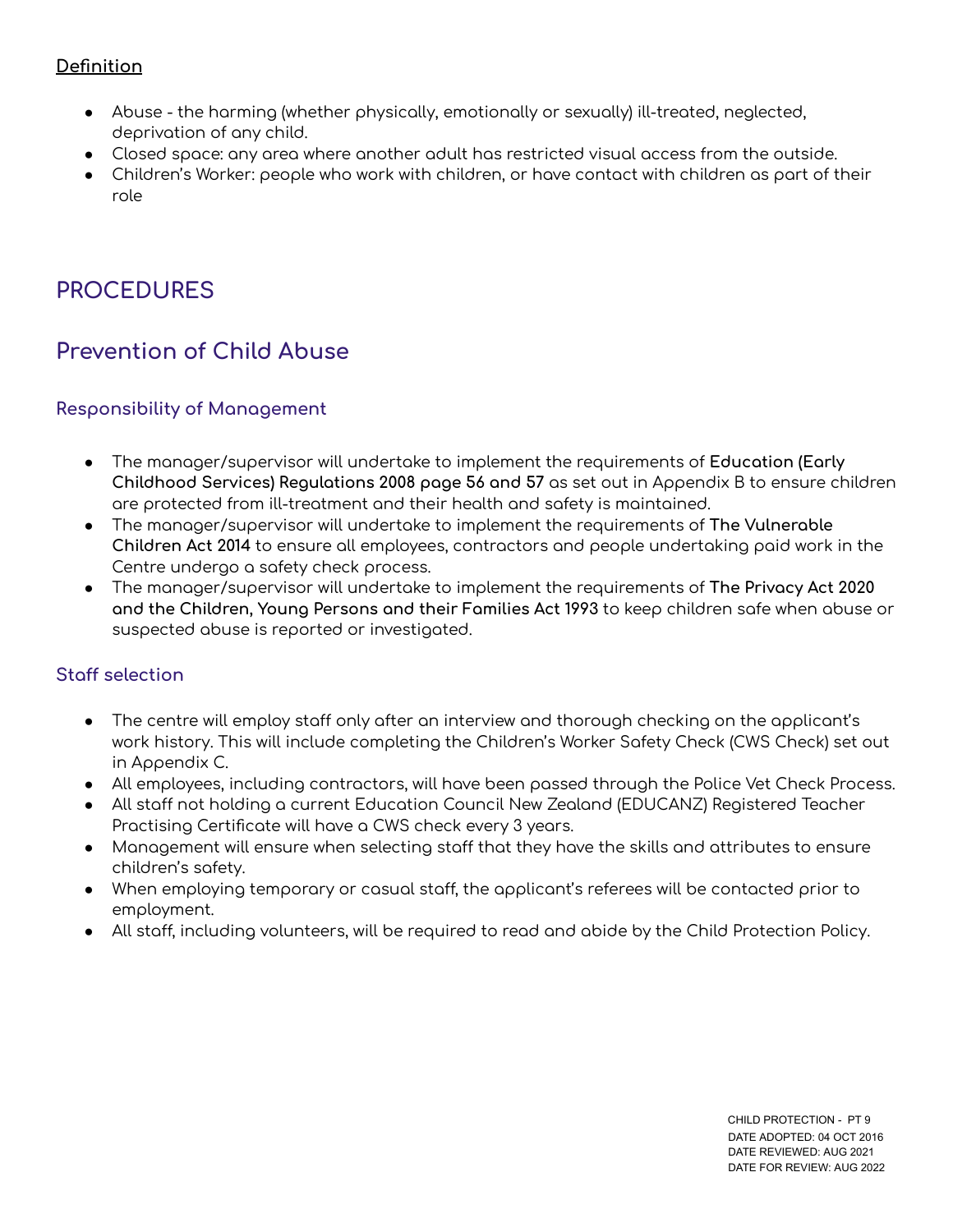#### **Safety checks for students**

- The centre will accept CWS checks that have been completed on their behalf by another provider.
- Before a student begins working in the centre the manager will check with the Students Education Institution/Training Provider that they have completed all the components of a safety check consistent with the requirements for that student, and components not completed by them will be completed by the centre.
- The centre will complete the identity check and risk assessment for all children's workers, including students even if these have already been completed by another person or organisation.

# **Safety Checks for Relievers**

- The Centre will ensure CWS checks have been completed for all relief staff prior to their beginning work in the Centre.
- In the event of an unexpected event, emergency or being unable to access relief staff with a current CWS Check completed by the Centre, the Centre will employ the person for up to five days without a full CWS check provided that person has a full check completed elsewhere. The Centre will complete a proof of identity check prior to the person beginning work. The CWS check process will begin on the person's first day in the Centre or earlier if possible.

# **Staff Supervision**

- $\bullet$  Two staff members will be rostered on at all times. At no time will a teacher be left alone with children in the Centre or be alone with the children in a closed space in the Centre.
- Careful consideration will be taken in the deployment of staff to ensure children are supervised at all times, and staff are at all times visible to other staff. Teachers should identify secluded areas in the Centre environment and inform another adult if they are to enter those areas when children are present.
- If necessary for a child to be withdrawn by an adult this should be to an open space in the Centre.
- The care of children involves physical contact; this is normal, natural and desirable. It is natural to touch then to show affection, to comfort, to reassure them and to give them praise, as well as taking care of some of their physical needs. However, it is not acceptable to force unwanted affection or touching on a child. Physical contact with children during changing or cleaning must be for the purpose of that task only and be no more than is necessary.
- When staff are changing nappies or toileting children, other staff should be aware that they are carrying out these duties.
- Procedures for changing wet or soil children will be displayed in the bathroom area.
- $\bullet$  A record will be kept for every child who is changed at the centre. This will include date, time, and signature of the staff member changing the child. Whenever possible, children will be supported to change their own clothes.
- Students and relievers will work with children only under direct supervision and are not permitted to undertake any caregiving routines.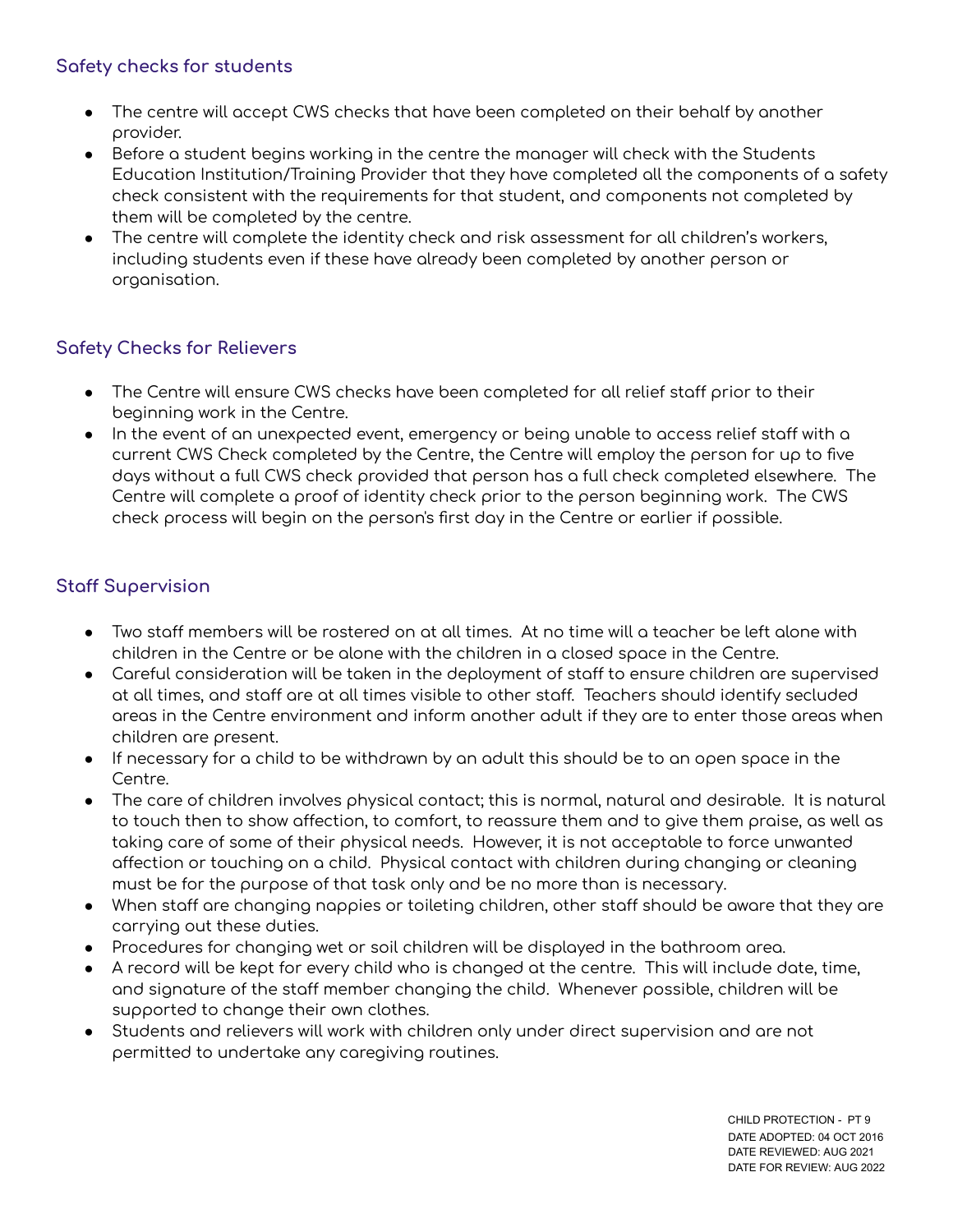If children are to leave the Centre as part of the Centre programme (including school visits) they will always be accompanied by a teacher and one or more adults.

## **Parent Involvement**

- The Centre has an open door policy where parents are welcome to visit at any time and to be involved as much as possible within the Centre.
- Parents and visitors are not permitted to undertake any caregiving routines with other people's children or be alone with them.
- If any teacher is concerned that a parent/adult is collecting a child maybe under the influence of alcohol or drugs they will seek support from another staff member and:
- Ask the parent/adult if anyone can be contacted to take them home or a taxi fare is offered.
- In the case of parents/adults where the above is not satisfactory and the safety of the children and staff is at risk, the police will be informed.
- Children cannot leave the centre without written permission from the parents, except in an emergency. If a non-custodial parent will be informed before the child leaves the Centre.

#### **Professionalism Procedures**

- Management will encourage staff to keep their personal and professional lives separate. Confidentiality is to be maintained at all times.
- At least once each year, the Child Protection Policy will be discussed at a staff meeting to ensure staff are familiar with the policy and are continually reminded of their responsibilities.
- The management team is committed to ensuring staff are familiar with this policy, and is aware of how to prevent, recognise and respond to abuse. All new staff will familiarise themselves with this policy during their induction process.
- Other information relating to preventing child abuse will be included in our parent library enabling parents and staff to access the information at all times.
- $\bullet$  If parents have concerns about the treatment of a child by our staff, they are encouraged to make this known to the Manager/Supervisor/Head Teacher, who will ensure that the matter is investigated and acted on immediately as per the complaints procedures.

# **Preventative Education**

- All teachers follow the Behaviour Management Policy. Promoting Social Competence Policy, which promotes positive guidance of children's behaviour.
- Teachers work as a team to ensure they can support each other in managing children's challenging behaviour. If a teacher is feeling stressed by the behaviour of a child/ren they should immediately communicate this to another member of the teaching team.
- Information is provided on the prevention and recognition of a child abuse as set in the Children's Action Plan Guidelines.
- Education of children and parents/whānau is important in the prevention of child abuse. We encourage parents to make use of education programmes organised by agencies in the community.

# **Using Professional Agencies**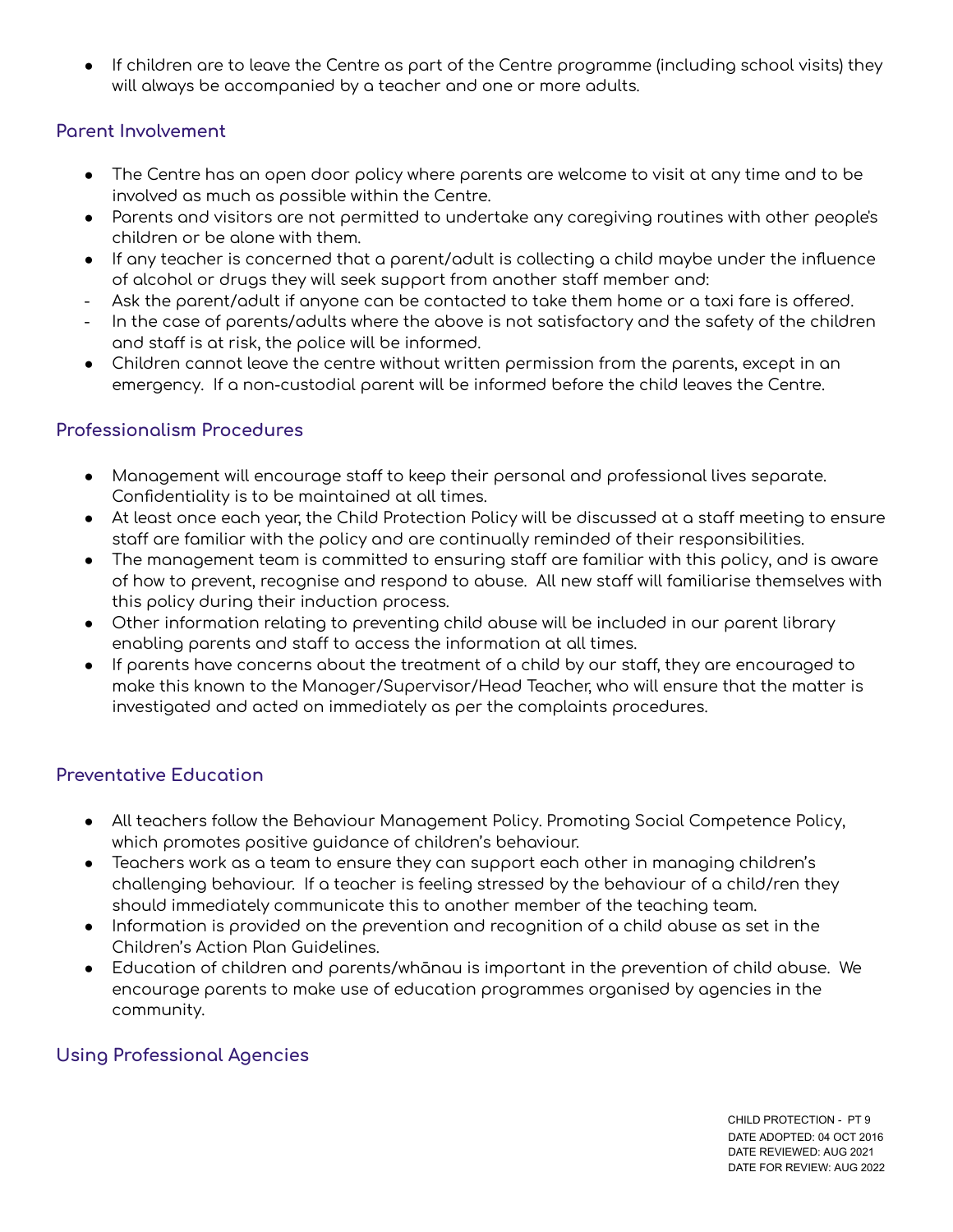- $\bullet$  The management and staff will be aware of the professional agencies to contact in the case of suspected child abuse. The staff could contact the Community Public Health Nurse, or Parentline for support, or contact the Care and Protection division of Oranga Tamariki. In a serious case, the staff may have contact with the police.
- Staff should not assume responsibility beyond their level of expertise, and management should contact a professional agency for support where necessary.

# **Protection from Exposed to Inappropriate Material**

#### **Definition:**

- Inappropriate material is anything of an explicitly sexual or violent nature.
- All teachers will be made aware of cyber safety practices when using ICT with children.
- Any magazines and other material provided for children to use will be checked for inappropriate images.

# **RESPONDING TO SUSPECTED CHILD ABUSE**

#### **Any Person in the Centre is able to Report Suspected Child Abuse**

- Always believe what children tell you, and what you see.
- Always take action in the short term to ensure the immediate safety of the child. This will mean contacting Oranga Tamariki or the Police if you think there is an immediate risk of the child being abused again.
- Record your concerns or communication with the child which causes concern. Record observations and keep any relevant artwork from the child if this could help. All records will be stored confidentially in the Centre's filing system and made available only to people directly dealing with the abuse.
- Do not make decisions alone. Consult with someone experienced. If there is no short-term risk, take time to consult thoroughly in order to make a well-informed decision. If you are certain that the suspected child abuse has occured outside the family or by a person not closely known to the family, speak to the parents before you report the suspected abuse, Be sure you have the skills, help and support to present the information to the parents.
- If you suspect that the abuse may have been perpetrated by a family member or someone close to the family, do not contact them. Obtain support from an appropriate person who will inform them at an appropriate time.
- If you suspect child abuse has been perpetuated by a staff member or other person assisting at the Centre, you should report that matter promptly to management, who will then report the matter to statutory authorities. This procedure does not preclude the right of any staff member to report instances of child abuse directly to Oranga Tamariki or the New Zealand Police.
- Act on your concerns, Don't leave it to someone else or hope it won't happen again. If you have told the person you believe is responsible for taking action and they do not act, take further action yourself.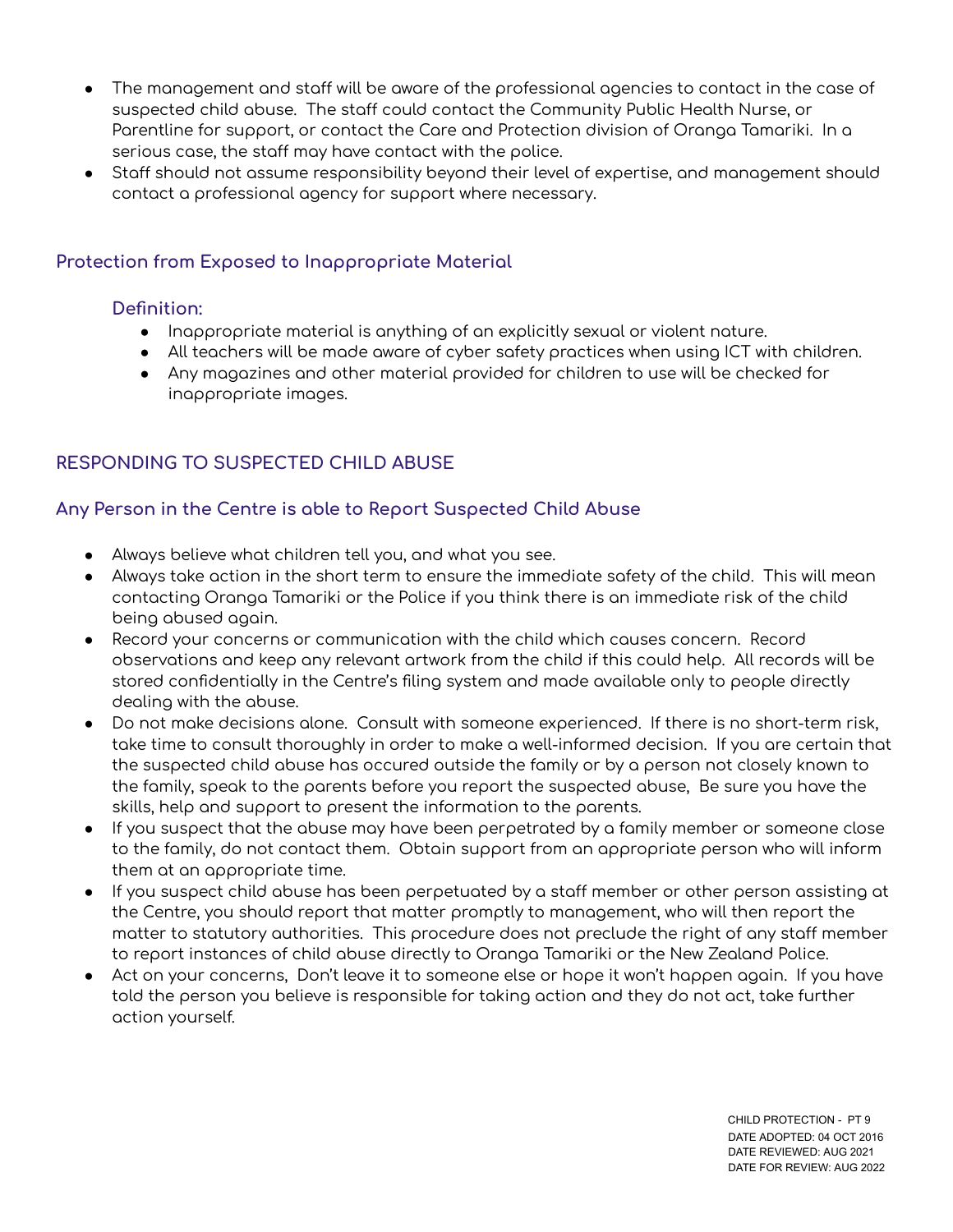- The situation can be stressful. Seek support for yourself by informing management. Management will obtain support from agencies and organisations that specialises in abuse situations.
- Outside organisations which offer support are Oranga Tamariki, Community Public Health Nurse, Area Health Boards, Child and Family Counselling Services, Awhina Wahine, Child Help Line, Community Mental Health (see appendix D).

#### **Guidelines for Sta when a Child Discloses Abuse**

Stoff must:

- LISTEN to the child
- Believe what they say
- Say that you are glad they told you
- Say "SORRY IT HAPPENED"
- Let them know it was not their fault
- Let them know you will help
- Record and date the disclosure

# **MOST IMPORTANTLY YOU ARE THERE TO SUPPORT THE CHILD.**

#### **Allegations or Concerns about Sta**

If an allegation of abuse is made about a staff member the Centre will:

- If a staff member is aware that an allegation of abuse of a child has been made against them they are strongly advised to follow this procedure:
- Contact a lawyer specialising in allegations of abuse of children or, if a member, NZEI Te Riu Roa.
- The Centre will follow the procedures set out in Appendix A.
- Should allegations of abuse against a staff member be proven this will be treated as serious misconduct.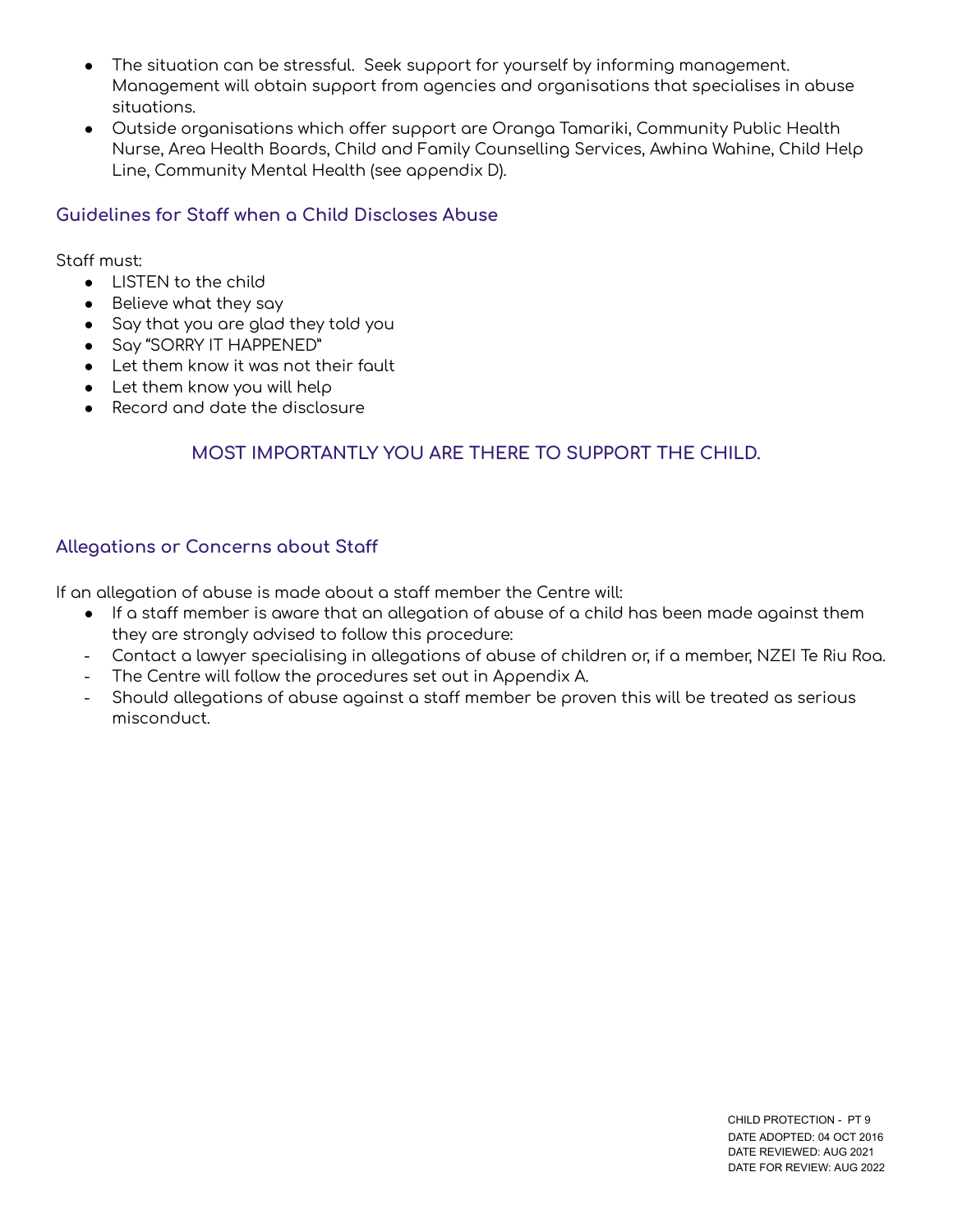# **PROCEDURES WHERE Child abuse is suspected/discovered**



**If in immediate danger (i.e child cannot return home) act with urgency. Contact Oranga Tamariki. All sta have the right to take any concerns for the safety and well-being of a child directly to Oranga Tamariki and/or the police.**



| CONSULT WITH OUTSIDE AGENCIES (HEALTH NURSE, ORANGA TAMARIKI)                                                                                          |                                                                           |
|--------------------------------------------------------------------------------------------------------------------------------------------------------|---------------------------------------------------------------------------|
| <b>CONCERNS CONFIRMED</b>                                                                                                                              | <b>CONCERNS NOT CONFIRMED</b>                                             |
| 1. Report to Oranga Tamariki/Police. Await<br>further contact before taking any action<br>2. Seek support for yourself<br>3. Advise manager/supervisor | Continue to closely monitor the situation in<br>consultation with others. |

**NOTE:** The centre staff or manager/supervisor have the right to ask for confidentiality when reporting a suspected case of abuse to Oranga Tamariki/Police. This must be stated clearly in the first contact with Oranga Tamariki/Police.

Licensing Criteria HS 31-33.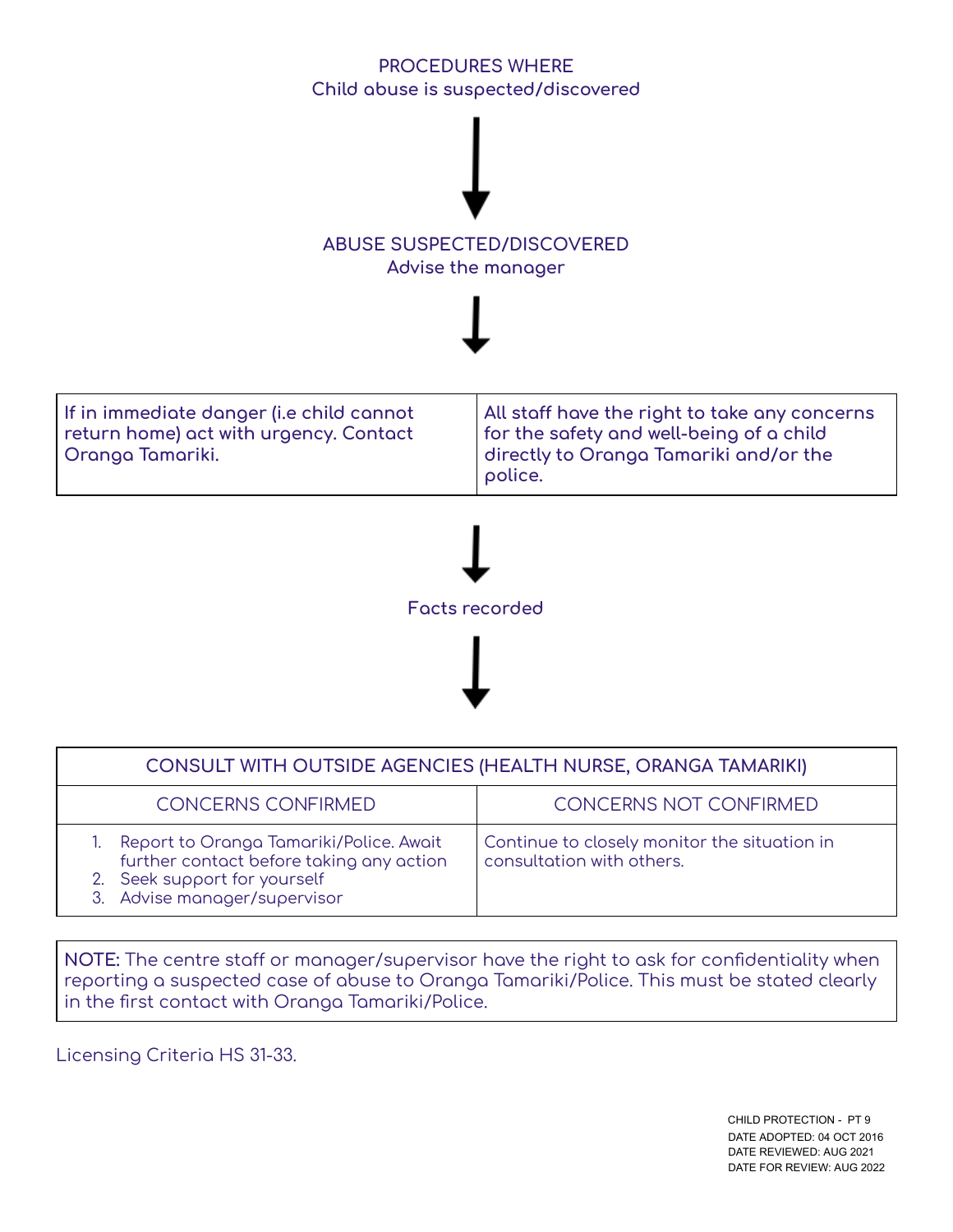#### **Appendix A**

#### **If a sta Member is accused of Abusing a Child, the Procedures below will be followed.**

#### **The Management/Supervisor will:**

- Make sure that the child is safe and protected in the Childcare Centre environment.
- Inform the employee of their right to support from a person/s of their choosing, such as a legal representative, union counselor, family member or friend.
- Inform the Chairperson of the Governance Group/Owner as soon as possible.
- Keep records of any formal discussions regarding the matter.
- Contact the child's parent/caregivers when appropriate.
- Contact insurer and/or legal advice

#### **The Manager/Supervisor and/or Governance Group/Owner Will:**

- Grant the employee discretionary leave.
- Conduct the initial investigation
- Inform Oranga Tamariki and the Police if necessary. The decision to follow up on any allegations should be made in consultation with these agencies.
- Invoke disciplinary procedures as per the staff member's Employment Contract.
- The Centre will treat employees accused of child abuse fairly according to their contract.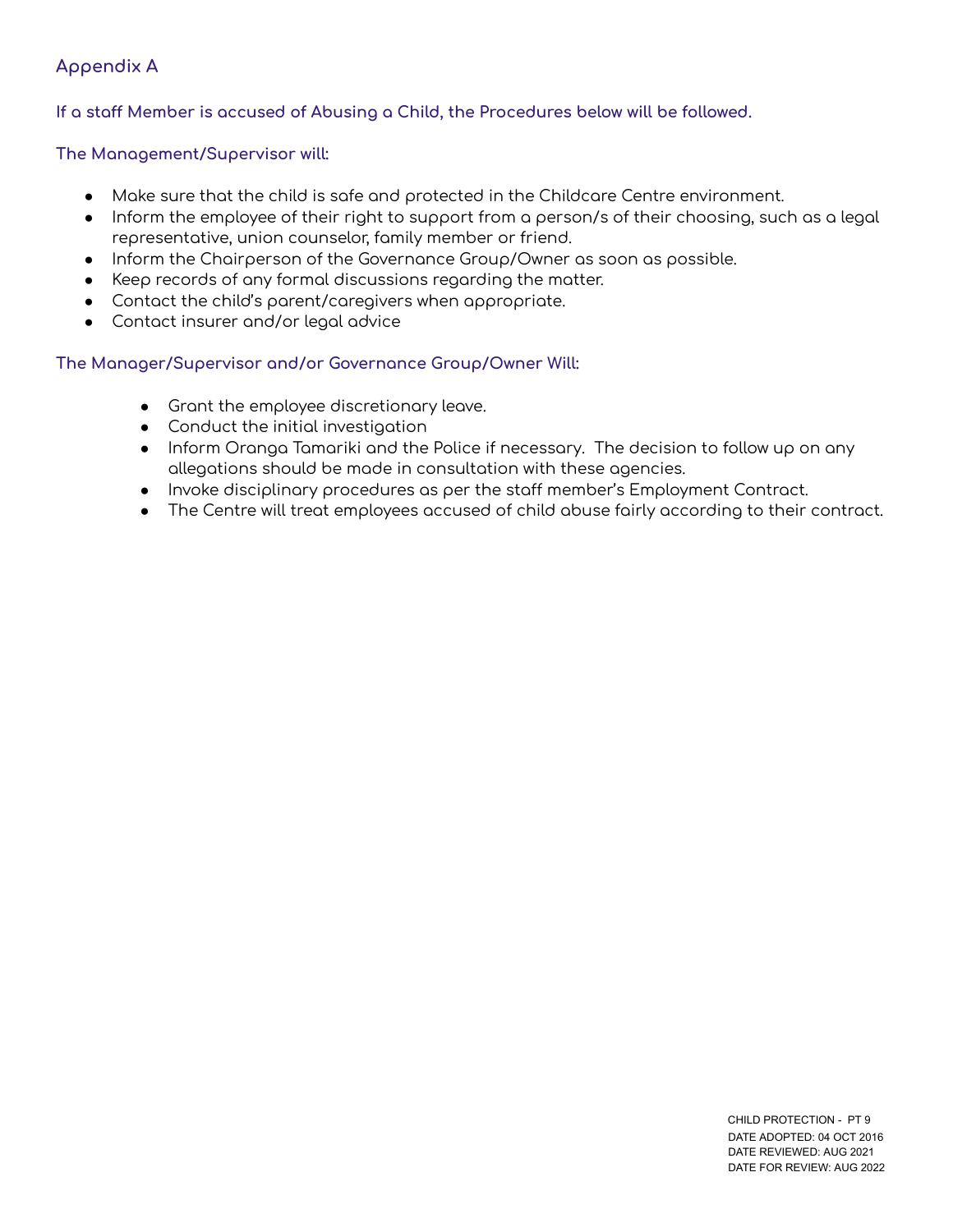#### **Appendix B**

#### **Education (Early Childhood Services) Regulations 2008**

#### **56 Ill-treatment of Children**

- **(1)** In order to ensure that the standard set out in this part are complied with, the service provider of a licensed service and any educator who provides education and care for a licensed home-based education and care service must comply with subclause
- **(2)** If the service provider or educator has reasonable grounds to believe that a person employed or engaged in the service, or any other person.
	- (a) Has physically ill-treated or abused a child or committed a crime against children; or
	- (b) In guiding or controlling a child, has subjected the child to solitary confinement, immobilisation of deprivation of food, drink, warmth, shelter, or protection.
- **(2)** The service provider and the educator must ensure that:
	- (a) The person is excluded from coming into contact with the children participating in the service or, as the case requires, the children being educated by the educator; and
	- (b) If satisfied that it is necessary to do so to ensure that no child is ill-treated, ensure that the person is excluded from the service and does not enter or remain in any premises where the service is provided while it is being provided, or as the case requires, is excluded from the home and does not enter it or remain in it while the educator is providing education and care.

## **57 Health and Safety of Children**

- In order to ensure that the standard set out in this part are complied with, the service provider of a licensed service and any educator who provides education and care for a licensed home-based education and care service must comply with subclause
- If the service provider or educator has reasonable grounds to believe that a person employed or engaged in the service, or any other person:
	- (a) Is in a state of physical or mental health that presents any risk of danger to children; or
	- (b) Has an infectious or contagious disease or condition.
- The service provider and the educator must ensure that:
	- (a) The person is excluded from coming into contact with the children participating in the service or, as the case requires, the children being educated by the educator; and
	- (b) If satisfied that it is necessary to do so to ensure that no child becomes ill, ensure that the person is excluded from the service and does not enter or remain in any premises where the service is proved while it is being provided or, as the case requires, is excluded from the home and does not enter it or remain in it while the educator is providing education and care.
- This regulation does not apply in respect of a licensed hospital-based education and care service to which the Health and Disability Service (Safety) Act 2001 applies.

CHILD PROTECTION - PT 9 DATE ADOPTED: 04 OCT 2016 DATE REVIEWED: AUG 2021 DATE FOR REVIEW: AUG 2022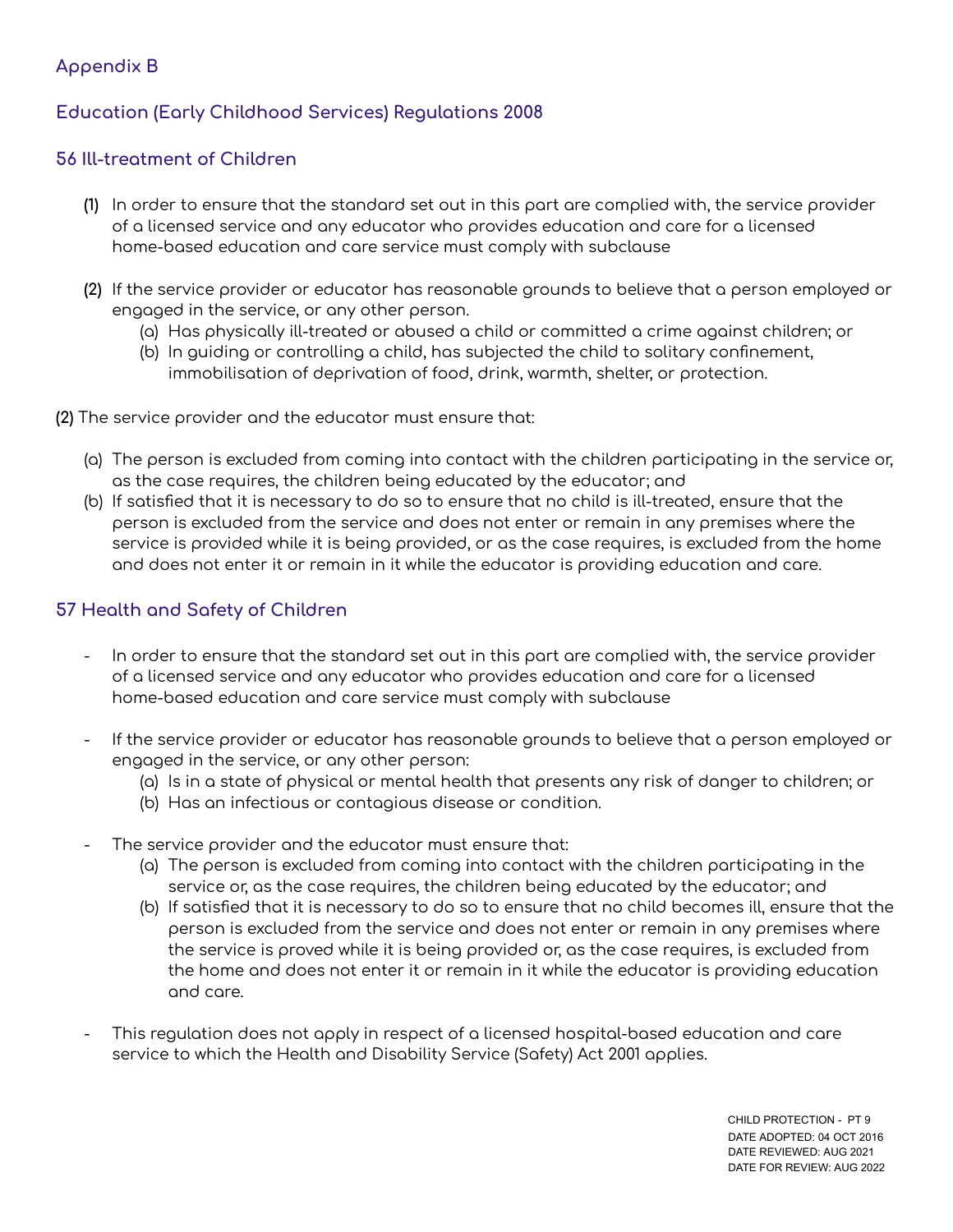#### **Appendix C**

#### **Children's Worker Safety Checklist**

#### **Checks required for Children's Workers**

The following checks must have been completed for all people a specified organisation is seeking to employ or engage as a children's worker (including as a contractor) from 1 July 2015 for core children's workforce roles, and from 1 July 2016 for non-core children's workforce roles.

- 1. Identity confirmation, either by:
	- A. Use of an **electronic identity credential** (e.g., the RealMe identity verification service), and a search of personnel records to check that the identity has not been claimed by someone else.
	- B. Following the regulatory process to provide confidence that:
		- The identity exists (i.e. that is not fictitious) by **checking an original primary identity document.**
		- The identity is a "living" identity and the potential children's worker uses the identity in the community by **checking an original secondary identity document.**
		- The potential children's worker links to the identity either by checking an identity document that contains a **photo**, or by using an **identity referee.**
		- Searching **personnel records** to check that the identity has not been claimed by someone.

2. An **interview** of the potential children's worker. The interview may be conducted via telephone or other communication technology.

3. Obtaining and considering a **work history,** covering the preceding five years, provided by the potential children's worker.

4. Obtaining and considering information from at least one **referee,** not related to the potential children's worker or part of their extended family.

5. **Seeking information** from EDUCANZ, or other relevant organisation, including (but not limit to) confirmation that the potential children's worker holds a current Registered Teacher Practising Certificate or is currently a member of the relevant organisation

6. Obtaining and considering information from a **New Zealand Police vet**, unless at least three-yearly New Zealand Police vetting is already completed by EDUCANZ

7. Evaluation of the above information to **assess the risk** the potential children's worker would pose to the safety of children if employed or engaged, taking into account whether the role is a core children's worker or non-core children's worker role.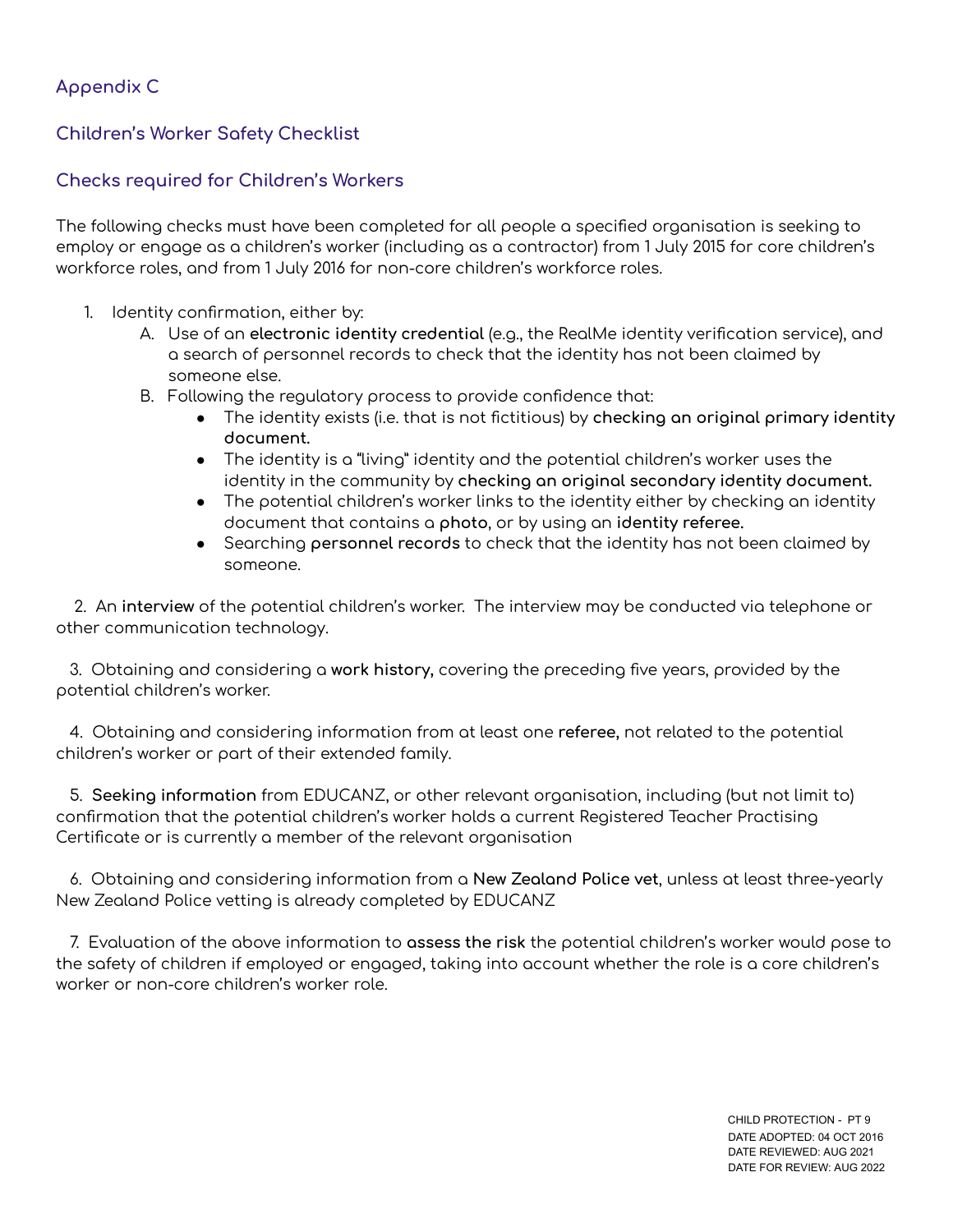# **Checks Required for Periodic Rechecking**

Every three years following their checks at the required standard, the following checks must be completed for each person an organisation continues to employ or engage as either a core or non-core children's worker.

- 1. Confirmation that the children's worker has not changed their name from the name on the documents produced during the initial identity confirmation (i.e., the presented primary or secondary document). If there has been a change to the person's name since he or she was last safely checked, the person must reconfirm his or her identity by producing a supporting name change document relating to his or her name change.
- 2. Seeking information from EDUCANZ or any relevant professional organisation, licensing authority, or registration authority, including (but not limited to) confirmation that the person is currently a member of the organisation, or currently licensed or registered by the authority.
- 3. Obtaining and considering information from a **New Zealand Police Vet**, unless the worker holds a Current Registered Teacher Practice Certificate and EDUCANZ has confirmed that the registration is current.
- 4. Evaluation of the above information to **assess the risk** the children's worker would pose to the safety of children if employed or engaged, taking into account whether the role is a core children's workforce or non-care children's worker role.

**Ref: Children's worker safety checking under the Vulnerable Children Act2014 RC <sup>v</sup> 1.00 May 2015 links: http//childrensactionplan.govt.nz/whats-new/childrens-workforce-guidelines-avaiable/**